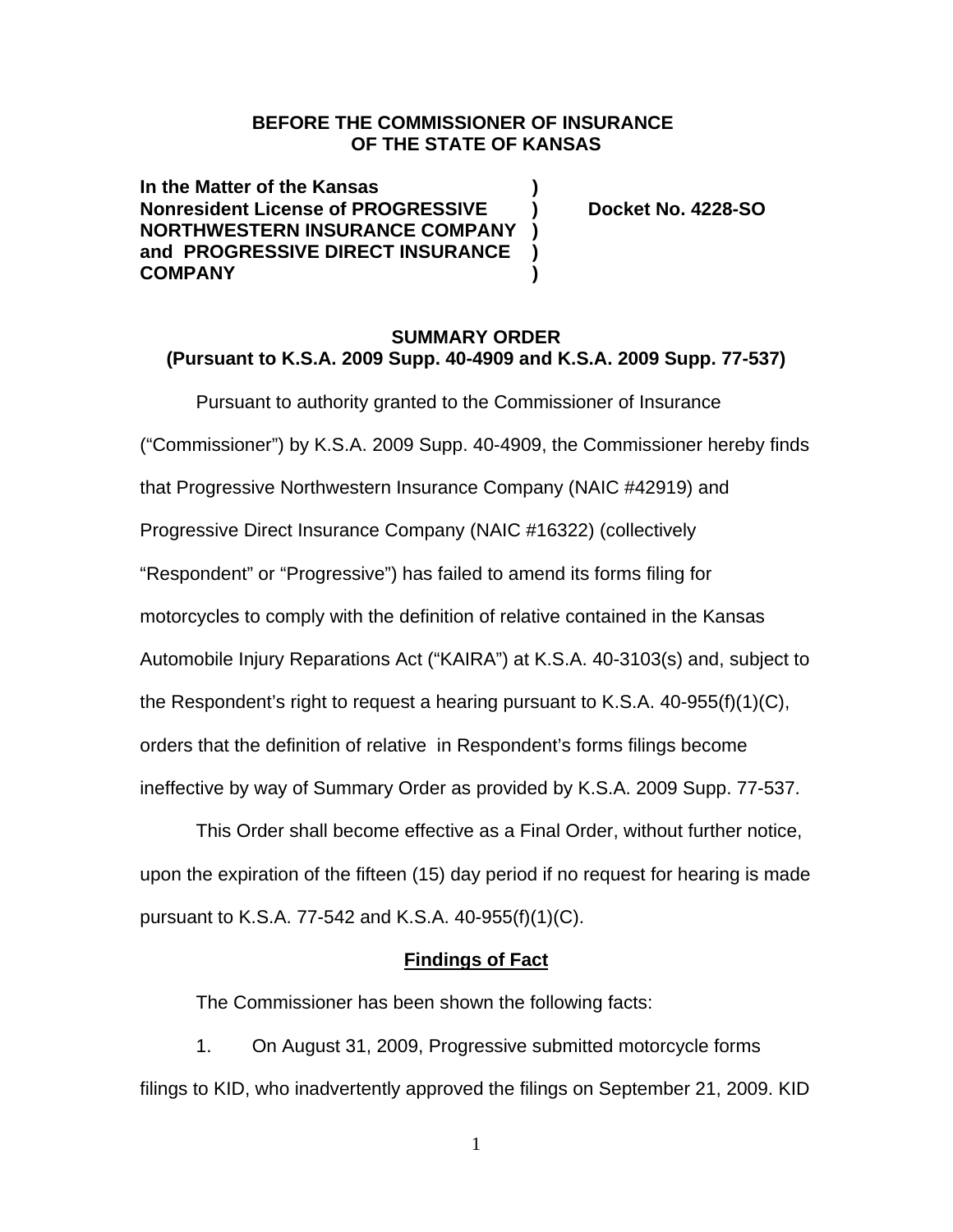and Progressive have communicated about various provisions in the filings and all changes, except those at issue in this proceeding, have been filed and approved.

2. Respondent revised the forms filings and as of July 9, 2010, Respondent defined relative as follows: "Relative means a person residing in the same household as you, and related to you by blood, marriage, or adoption, and includes a ward, stepchild, or foster child. Your children temporarily away from home will qualify as a relative if they intend to continue to reside in your household."

3. There remains an outstanding issue about the definition of relative (General Definitions, Number 10). On July 22, 2010, KID sent a letter to Respondent alleging that Respondent's definition of relative conflicted with the KAIRA definition found at K.S. A. 40-3103(s): " 'Relative residing in the same household' means a relative of any degree by blood, marriage or adoption, who usually makes such person's home in the same family unit, whether or not temporarily living elsewhere." The statutory definition could, therefore, include some persons who would be excluded from the Respondent's definition of relative.

4. In a letter dated July 22, 2010, KID offered the Respondent another opportunity to present facts or arguments if it disagreed with any of the facts or legal conclusions set forth in the letter and contained in this Order. KID has not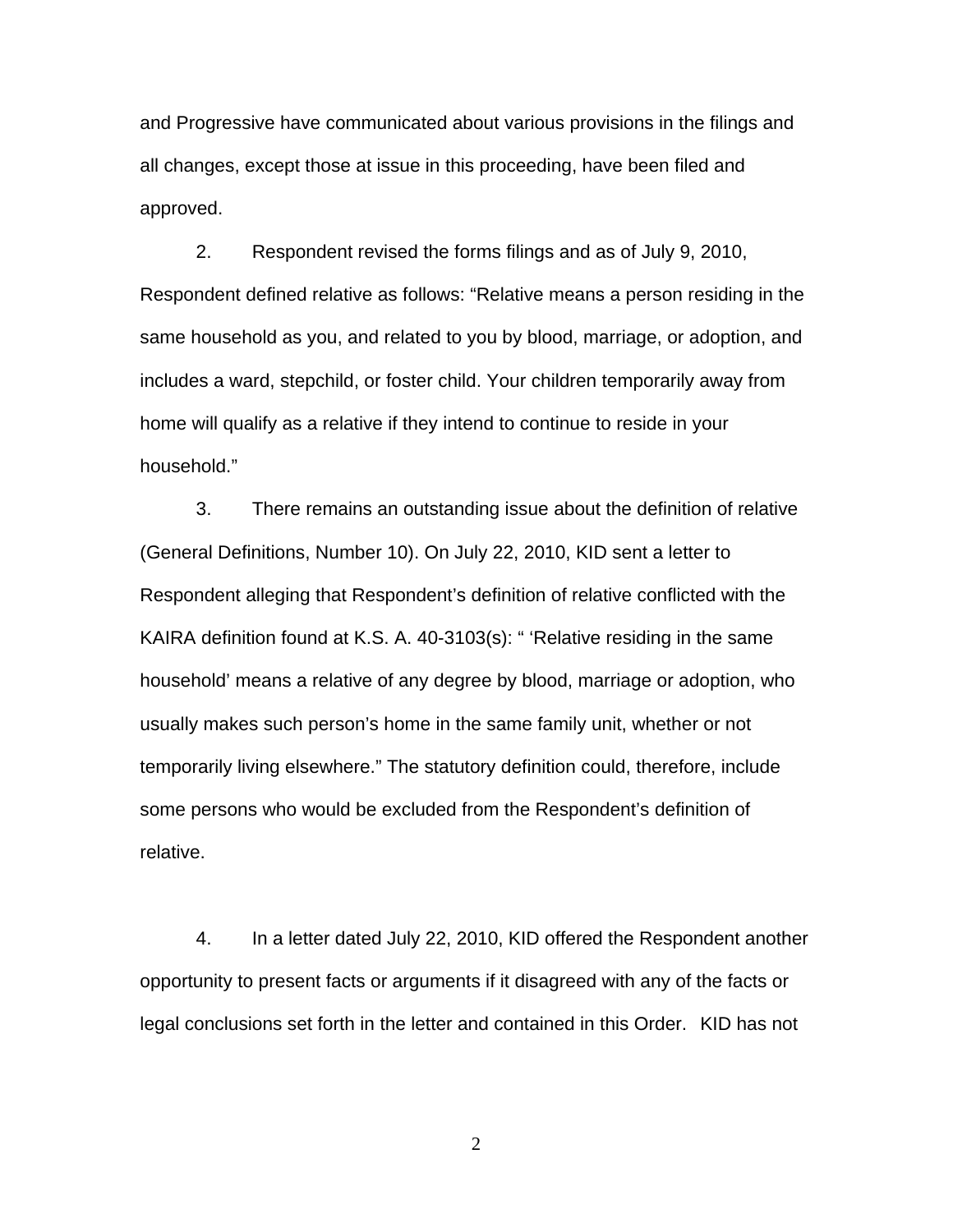received any information or argument nor any other response to its letter to Respondent.

#### **Applicable Law**

8. K.S.A. 40-3103(s) in KAIRA provides:

(s) "Relative residing in the same household" means a relative of any degree by blood, marriage or adoption, who usually makes such person's home in the same family unit, whether or not temporarily living elsewhere.

#### 9. K.S.A. 40-3107 in KAIRA provides:

 Every policy of motor vehicle liability insurance issued by an insurer to an owner residing in this state shall . . . .

(f) include personal injury protection benefits to the named insured, relatives residing in the same household . . . .

(g) notwithstanding any omitted or inconsistent language, any contract of insurance which an insurer represents as or which purports to be a motor vehicle liability insurance policy meeting the requirements of this act shall be construed to obligate the insurer to meet all the mandatory requirements and obligations of this act . . . .

#### 10. K.S.A. 40-955(f)(1)(C) provides:

(C) If at any time after a filing becomes effective, the commissioner finds a filing does not comply with this act, the commissioner shall after a hearing held on not less than 10 days' written notice to every insurer and rating organization that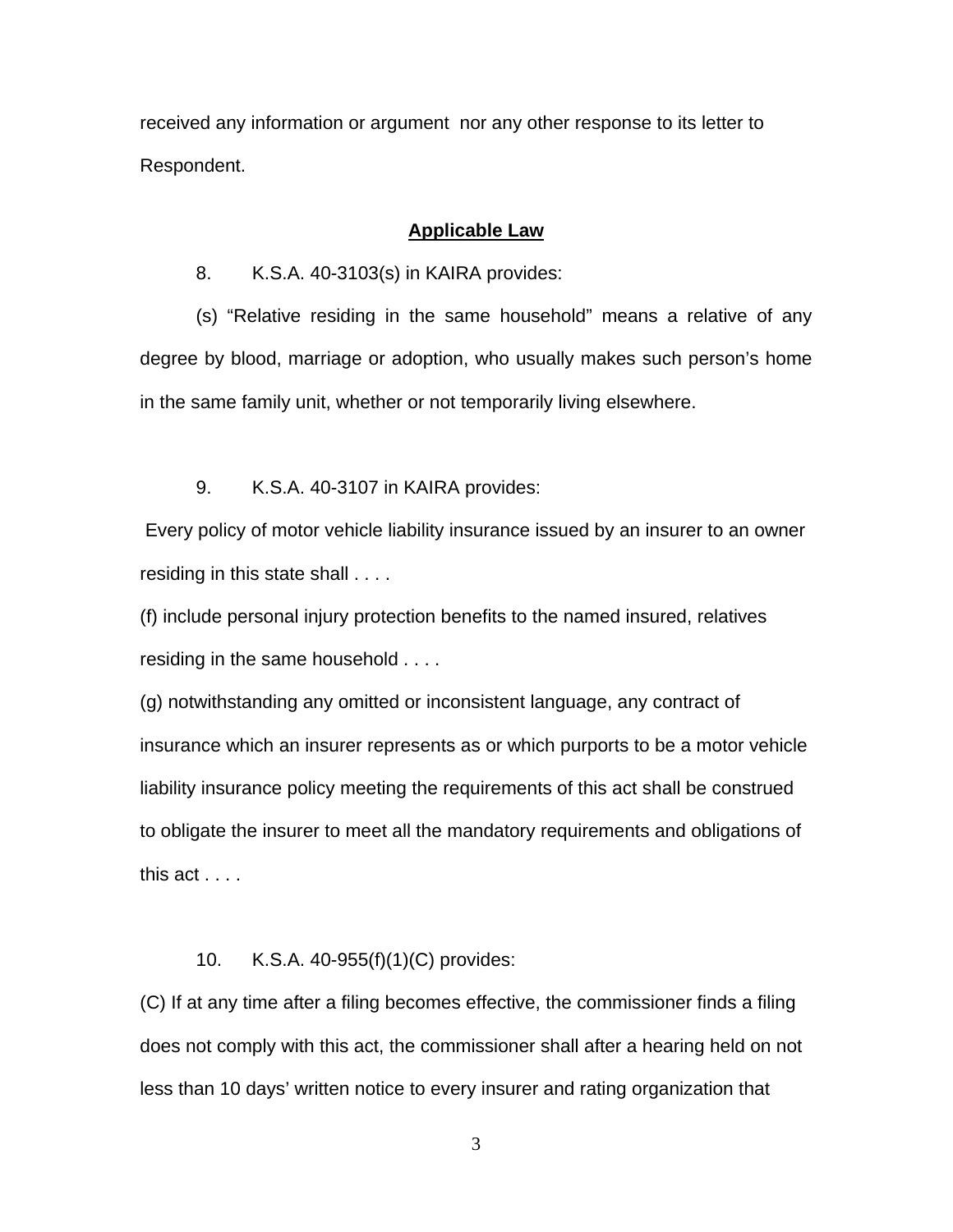made this filing issue an order specifying in what respects the filing failed to comply with the act, and stating when, within a reasonable period thereafter, the filing shall be no longer effective. Copies of the order shall be sent to such insurer or rating organization.

*11. Ohio Casualty Company v. State Farm Automobile Insurance Company*, 601 F.Supp. 345 (1984) (citing *DeWitt v. Young*, 229 Kan. 474 (1981), *Hillhouse v. Farmers Insurance Co*., 226 Kan. 68 (1979) and *Simpson v. Farmers Insurance Co*., 225 Kan. 508 (1979)) holds that Kansas law treats provisions which dilute KAIRA requirements of insurance coverage as unenforceable. The Court concluded that notwithstanding any inconsistent language in the policy, policies shall be construed to meet the mandatory requirements of KAIRA.

### **Conclusions of Law**

12. The Commissioner has jurisdiction over Respondent as well as the subject matter of this proceeding, and such proceeding is held in the public interest.

13. Based on the facts and circumstances set forth herein, Progressive has failed to revise it forms filings to provide for the definition of relative required by KAIRA.

#### **Policy Reasons for Decision**

14. The Commissioner determines that it is in the public interest to protect consumers from companies that are not in compliance with statutory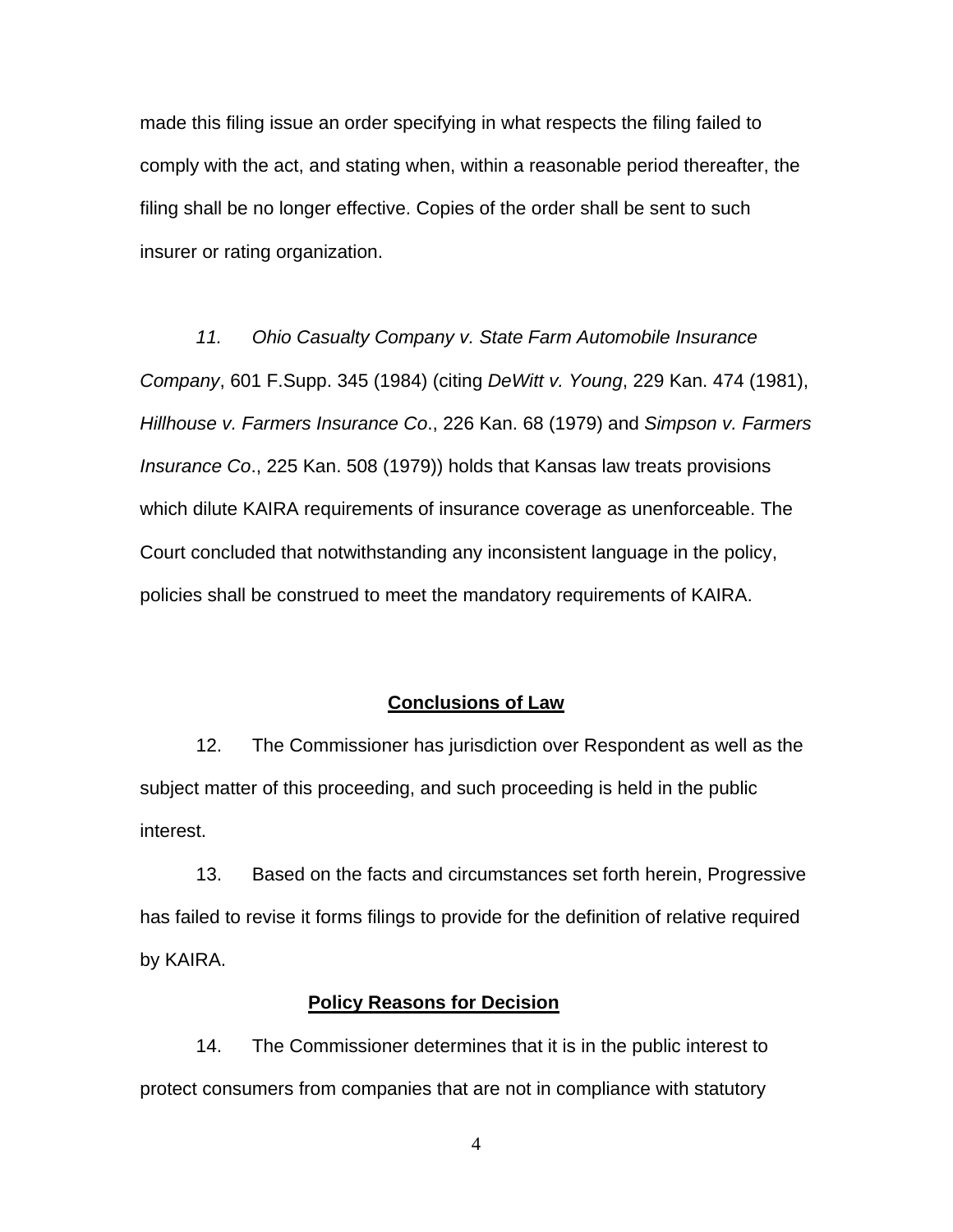requirements enacted to protect the public. Specifically, a company should not be able to define relative in a way that is more narrow than the definition provided in KAIRA.

# **IT IS THEREFORE ORDERED BY THE COMMISSIONER OF**

### **INSURANCE THAT:**

1. Subject to its right to request a hearing, Progressive's definition of relative in its forms filings will become ineffective and replaced with the applicable statutory definition upon this Order becoming effective as a final order.

2. The Commissioner of Insurance retains jurisdiction over this matter to issue any and all further Orders deemed appropriate or to take such further action as necessary to dispose of this matter.

### **Notice of Right to Hearing or Appeal**

You are entitled to a hearing pursuant to K.S.A. 2009 Supp. 77-537, the Kansas Administrative Procedure Act and K.S.A. 40-955. If you desire a hearing, you must file a written request for a hearing with:

> John W. Campbell, General Counsel Kansas Insurance Department 420 S.W. 9th Street Topeka, Kansas 66612.

This request must be filed within fifteen (15) days from the date of service of this Order. If you request a hearing, the Kansas Insurance Department will notify you of the time and place of the hearing and information on the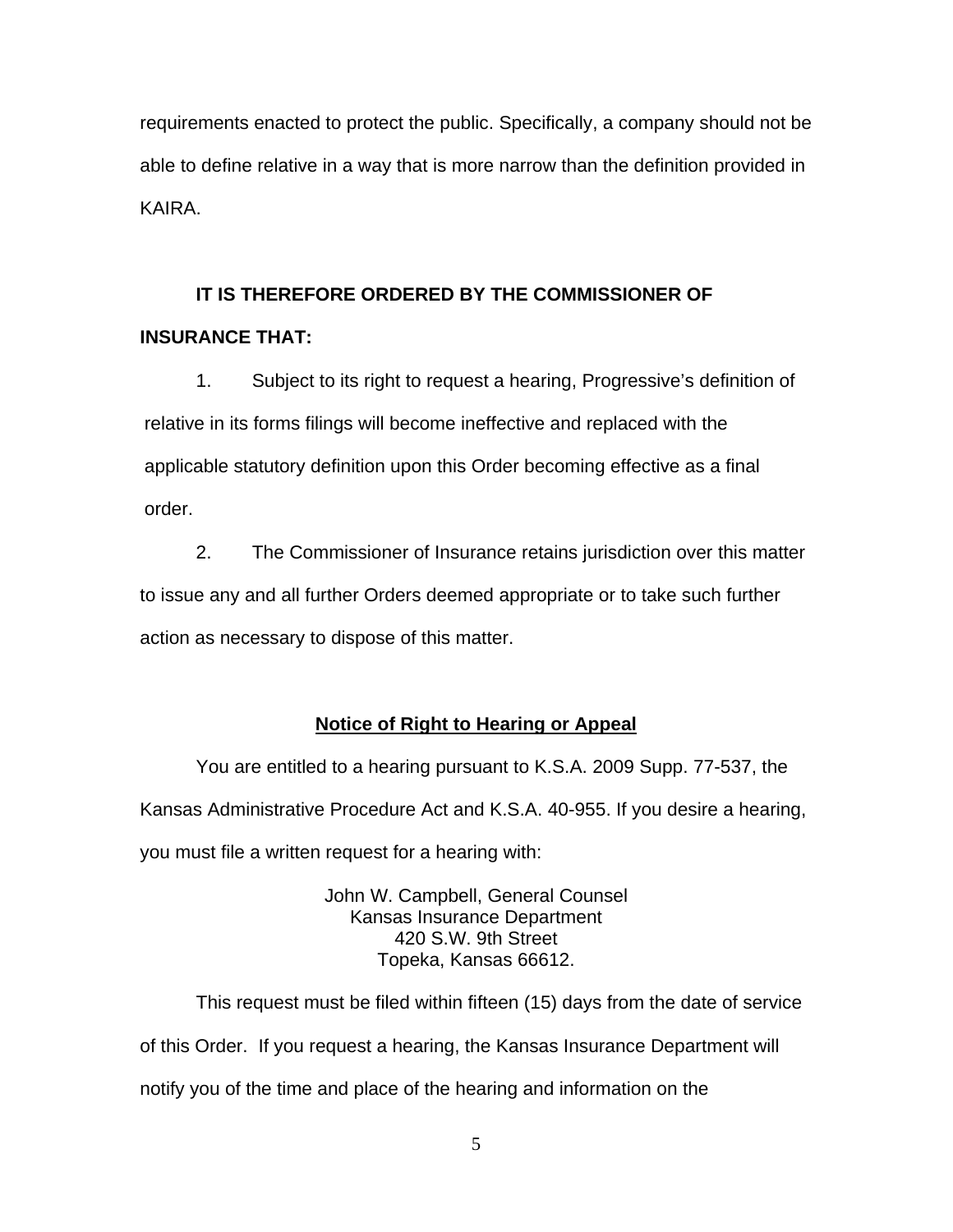procedures, right of representation, and other rights of parties relating to the conduct of the hearing, before commencement of same.

If a hearing is not requested in the time and manner stated above, this Order shall become effective as a Final Order upon the expiration of time for requesting a hearing, pursuant to K.S.A. 77-613. In the event that you file a petition for judicial review, pursuant to K.S.A. 77-613(e), the agency officer to be served on behalf of the Kansas Insurance Department is:

> John W. Campbell, General Counsel Kansas Insurance Department 420 S.W. 9th Street Topeka, Kansas 66612.

**IT IS SO ORDERED THIS \_\_28th\_\_ DAY OF OCTOBER, 2010, IN THE** 

**CITY OF TOPEKA, COUNTY OF SHAWNEE, STATE OF KANSAS.** 



\_/s/ Sandy Praeger\_\_\_\_\_\_\_\_\_\_\_\_\_\_\_ Commissioner of Insurance

 \_/s/ John W. Campbell\_\_\_\_\_\_\_\_\_\_\_\_ John W. Campbell General Counsel

Approved and Submitted by:

\_/s/ John Wine\_\_\_\_\_\_\_\_\_\_\_\_\_\_\_\_ John Wine Staff Attorney